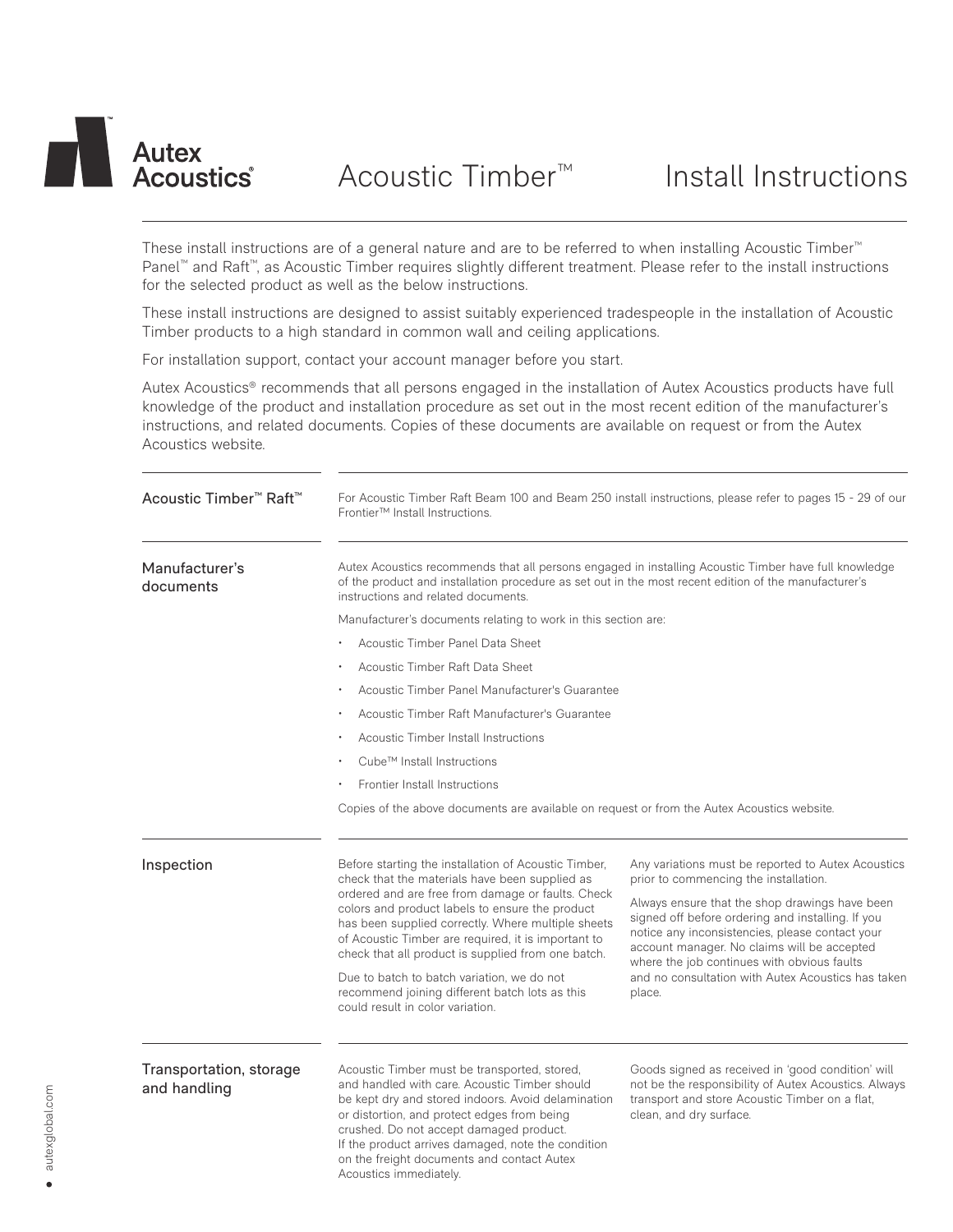| Wall and surface<br>preparation                               | Before work commences, all joins, gaps and cracks<br>in the wall/ceiling substrate must be taped with<br>propriety sealing tapes to eliminate the ingress of<br>dust and foreign particles travelling from the cavity<br>into the installed product over time. Ensure that the<br>substrates, backgrounds and adjoining surfaces<br>will allow work to reach the required standard.<br>Autex Acoustics recommends that the wall/ceiling<br>surfaces be prepared to a minimum Level 3 finish.                                                                                                                                                                                                                                                                                                                                                                                                                                                                                                                                                                                                                                    | Very porous surfaces may need to be sealed prior<br>to applying the adhesive. Gloss and semi-gloss<br>finishes should be lightly sanded and dusted clean<br>prior to application of the adhesive. All surfaces<br>must be clean, dust-free and dry as dust and<br>moisture will adversely affect the adhesive and may<br>result in lack of adhesion.                                                                                                                                                                                                                                                                                                                                                                                                                                                                                                                                                                                                              |
|---------------------------------------------------------------|---------------------------------------------------------------------------------------------------------------------------------------------------------------------------------------------------------------------------------------------------------------------------------------------------------------------------------------------------------------------------------------------------------------------------------------------------------------------------------------------------------------------------------------------------------------------------------------------------------------------------------------------------------------------------------------------------------------------------------------------------------------------------------------------------------------------------------------------------------------------------------------------------------------------------------------------------------------------------------------------------------------------------------------------------------------------------------------------------------------------------------|-------------------------------------------------------------------------------------------------------------------------------------------------------------------------------------------------------------------------------------------------------------------------------------------------------------------------------------------------------------------------------------------------------------------------------------------------------------------------------------------------------------------------------------------------------------------------------------------------------------------------------------------------------------------------------------------------------------------------------------------------------------------------------------------------------------------------------------------------------------------------------------------------------------------------------------------------------------------|
| On-site panel care                                            | Acoustic Timber is a semi-rigid product that can be<br>damaged if not handled with care. Avoid bending<br>the packs and panels as this could cause creasing.                                                                                                                                                                                                                                                                                                                                                                                                                                                                                                                                                                                                                                                                                                                                                                                                                                                                                                                                                                    | Do not store or drop the panels on their corners or<br>edges as this will cause damage.Clean cloth gloves<br>are ideal when handing panels to avoid soiling.                                                                                                                                                                                                                                                                                                                                                                                                                                                                                                                                                                                                                                                                                                                                                                                                      |
| Recommended<br>adhesive                                       | Autex Acoustics recommends a contact-type<br>adhesive or full curing panel adhesive for applying<br>Acoustic Timber Panel to most common substrates.<br>Prior to commencing work, we recommend<br>contacting your local adhesive supplier with<br>samples of the Autex Acoustics products you are<br>installing and the specification of the substrates<br>you are installing to. It is the installer's responsibility<br>to ensure that any adhesive is fit for the intended<br>purpose. It also is the installer's responsibility to<br>ensure that the substrate is fit for the application<br>of adhesives and Autex Acoustics products. For<br>information regarding adhesive suppliers, please<br>contact your Autex Acoustics account manager.                                                                                                                                                                                                                                                                                                                                                                           | Please take extra care when using adhesives as<br>the printed side of the panels cannot be cleaned<br>with a citrus cleaner in the way our standard<br>products can.<br>We recommend using a guard to avoid overspray.<br>Fit the product to the wall and apply pressure by<br>hand. Apply even pressure to ensure adequate<br>adhesive transfer and a strong bond. Be careful not<br>to abrade the surface when making contact with<br>the Acoustic Timber. Do not use a roller to apply<br>pressure on the surface.                                                                                                                                                                                                                                                                                                                                                                                                                                             |
| Installing Acoustic<br>Timber <sup>™</sup> Panel <sup>™</sup> | Acoustic Timber Panel should always be installed<br>in accordance with these install instructions.<br>and as per the specification detail and customer<br>requirements. If there is conflicting information, you<br>must seek clarification from all appropriate parties<br>before proceeding with the work. It is imperative<br>that the installation is planned before cutting any<br>product. We recommend that you "measure twice<br>and cut once". For further information, please refer<br>to the Cube install instructions.<br>Do not rub the panel surface at any point during<br>installation as rubbing may cause surface wear.<br>Do not step on the panel surface. Avoid scratching<br>the panel surface. Ideally Acoustic Timber Panel<br>should be installed in low traffic areas to avoid<br>damage to the surface. If you have any concerns<br>about the install location, please contact your<br>account manager.<br>Joins should ideally always be vertical, clean, and<br>flat with no gaps or visible compression marks.<br>Panels will be manufactured ready for butt joining<br>along the vertical joins. | We recommend cutting through the face of the<br>Acoustic Timber Panel using a straight edge to<br>ensure a straight cut. Where possible, please place<br>the straight edge on the excess of the panel to<br>reduce friction and rubbing on the part of the panel<br>that is to be installed.<br>In instances where Acoustic Timber Panel is being<br>used in conjunction with other Autex Acoustics<br>or externally supplied components, please take<br>extra care when applying these to the Acoustic<br>Timber Panel.<br>Lay a drop cloth on the floor when removing the<br>product from its packaging to protect the panel<br>surface from any contamination and friction.<br>Avoid contaminating the panel surface with<br>adhesive, solvents, or any other chemicals during<br>installation. In the case of adhesive spills or<br>surface contamination, do not clean the surface<br>with any liquid. Consult a specialist cleaning<br>company immediately. |
| <b>Fixtures</b>                                               | Remove cover plates, light fittings and other fixtures<br>as the work proceeds. Replace, plumb, square and<br>true to line as the work is completed.                                                                                                                                                                                                                                                                                                                                                                                                                                                                                                                                                                                                                                                                                                                                                                                                                                                                                                                                                                            | Note: All electrical plumbing, fire safety appliances<br>and fittings should only be removed and<br>re installed by an appropriately qualified person.                                                                                                                                                                                                                                                                                                                                                                                                                                                                                                                                                                                                                                                                                                                                                                                                            |

 $\mathbf{L}$